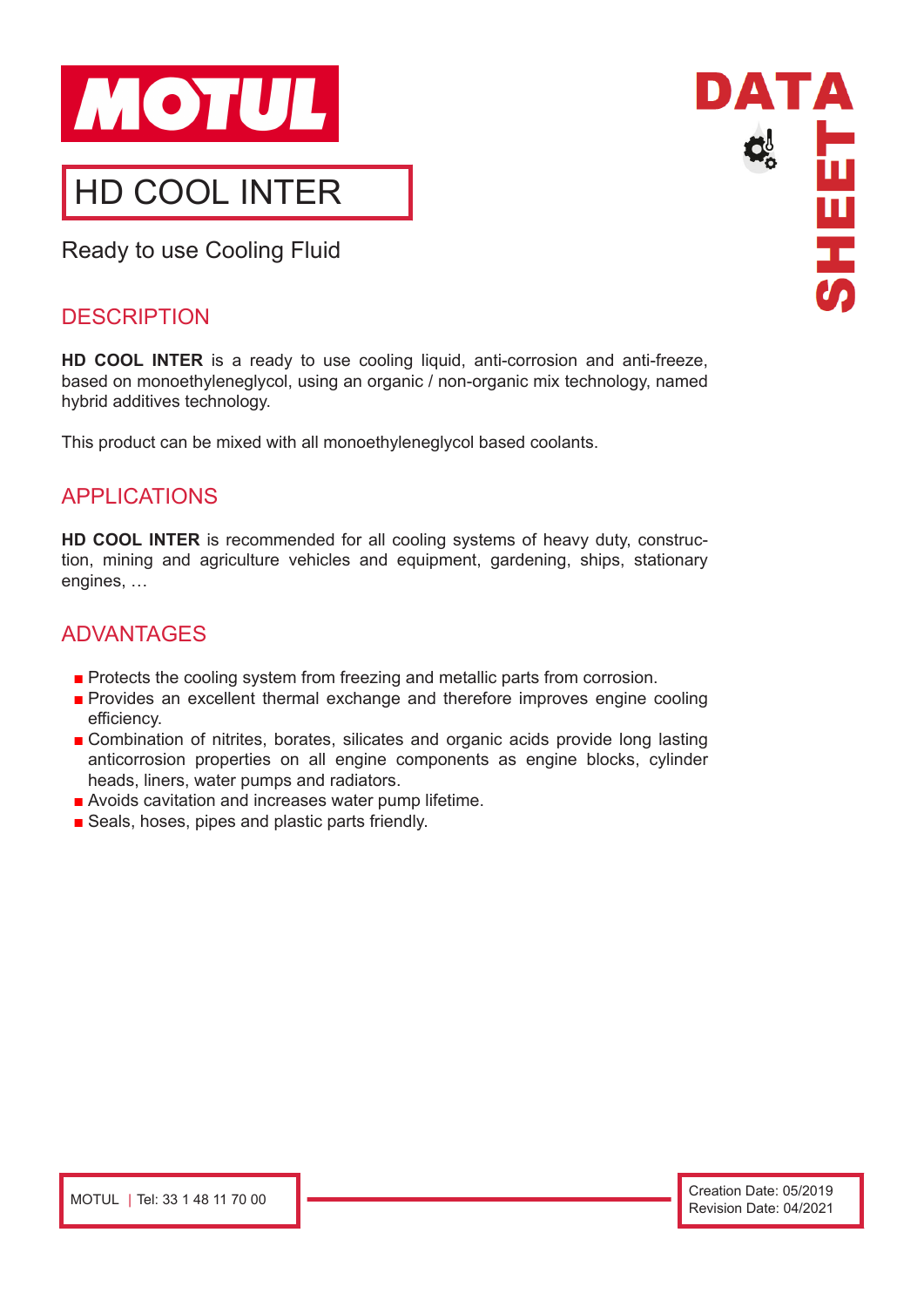

# TECHNICAL CHARACTERISTICS

| <b>CHARACTERISTICS</b>                      | <b>METHOD</b>     | <b>HD COOL INTER</b>  |
|---------------------------------------------|-------------------|-----------------------|
| Color                                       | Visual            | Yellow                |
| Density at $20^{\circ}$ C (68 $^{\circ}$ F) | <b>ASTM D5931</b> | 1.078 g/mL            |
| pH                                          | ASTM D1287        | 7.9                   |
| Initial crystallization                     | ASTM D1177        | $-38.0 °C / -36.0 °F$ |
| Freezing protection                         |                   | $-37.0 °C / -35.0 °F$ |
| Boiling point                               | NFR 15602-4       | 108.0 °C / 226.0 °F   |



Contains a bitterness agent to prevent from drinking: coolants and antifreezes have a sweet taste but are harmful.

Can be mixed with all monoethyleneglycol based coolants.

# STANDARDS / APPROVALS / PERFORMANCE LEVEL

#### **HD COOL INTER** meets the following standards:

- AS Standards AS 2108
- ASTM STANDARD D3306 / D6210
- BRITISH STANDARD BS 6580
- China Standards GB 29743
- Cuna Standards NC 956-16
- ÖNORM Standards V5123
- SANS Standards 1251
- SAE J1034
- NFR Standards NFR 15-601

**HD COOL INTER** received approvals from:

■ MTU - MTL 5048

**HD COOL INTER** meets or exceeds the most common specifications and OEM requirements:

- IVECO -
- JCB STD00088
- JOHN DEERE JDM H24
- DEUTZ-FAHR -
- FORD WSS-M97B51-A1